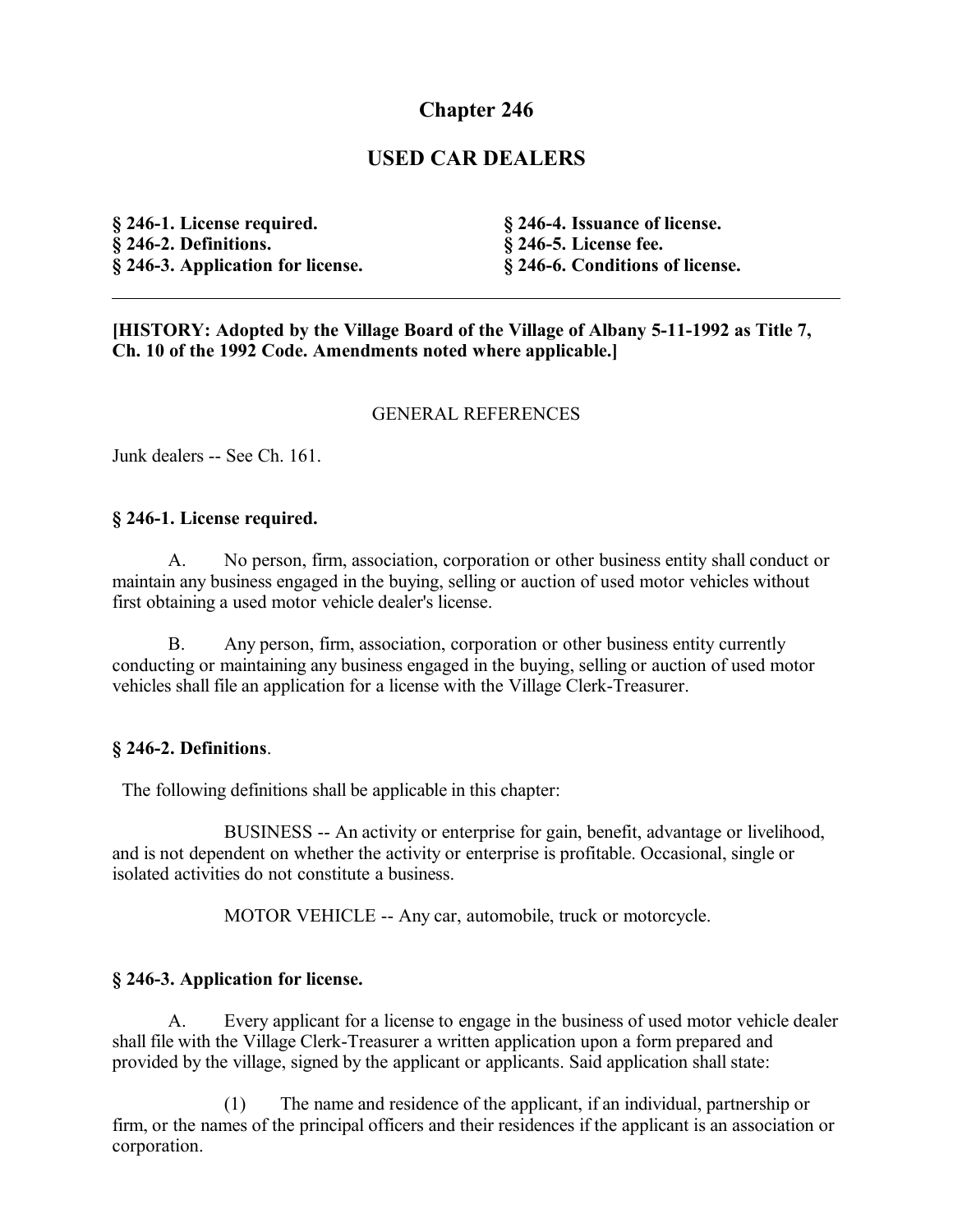(2) The detailed nature of the business to be conducted and the kind of vehicles to be bought and sold or otherwise handled.

(3) The complete legal description of the premises where such business is to be located or carried on.

B. All applications for licenses shall be filed with the Village Clerk-Treasurer at least 15 days prior to the granting of any such license; and the same shall, prior to the granting of such license, be published in the official newspaper not less than 15 days prior to the granting thereof. Such publication shall include the name and address of the applicant and the location of the premises to be licensed.

### **§ 246-4. Issuance of license.**

Upon filing of the application, as provided in § 246-3 hereof, the Village Board shall:

A. Upon its approval of such application after investigation and the payment to the village of the license fee hereinafter provided, issue a license as provided in § 246-1 hereof.

B. No license shall be refused except for a specified reason.

C. All licenses shall be numbered in the order in which they are issued and shall state clearly the location of the business, the date of issuance and expiration of the license and the name and address of the licensee.

D. No applicant to whom a license has been refused shall make further application until a period of at least six months shall have elapsed since the last previous rejection, unless it can be shown that the reason for such rejection no longer exists.

E. No license shall be issued to any person, firm, association, corporation or other business entity who is delinquent in payment of any taxes, assessments, claims or forfeitures to the village.

F. Any person, firm, association, corporation or other business entity denied the issuance of any initial or renewal license under this chapter shall be notified of the right to request a hearing before the Village Board, at which the person, firm, association, corporation or other business entity may show cause, if there be any, why the issuance of the license should not be denied.

## **§ 246-5. License fee.**[1](#page-1-0)

 Every used motor vehicle dealer shall pay an annual license fee of \$50. All licenses shall be issued as of July 1 and shall continue in force until June 30 next succeeding the date of issuance thereof, unless sooner revoked.

### **§ 246-6. Conditions of license.**

<span id="page-1-0"></span><sup>1</sup>Editor's Note: Amended at time of adoption of Code (see Ch. 1, General Provisions, Art. I).